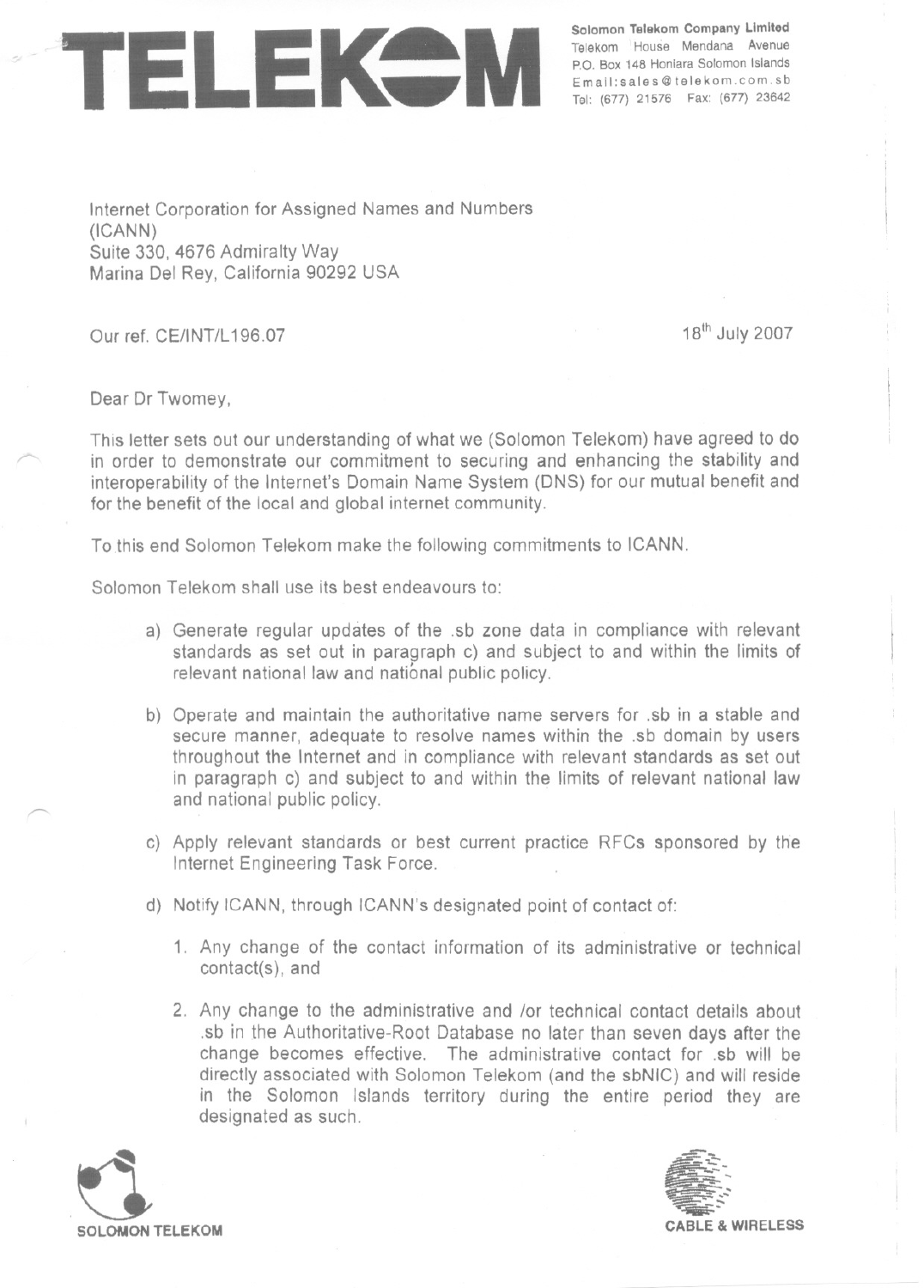Solomon Telekom shall contribute to ICANN's cost of operations in the amount of [ Nil ] per annum. Solomon Telekom acknowledge that the ccTLD community and ICANN are working together to obtain a formula to determine permanent and satisfactory contribution to ICANN. While there is no agreement on a permanent solution for ccTLD contributions to ICANN Solomon Telekom agree to review our annual contribution to ICANN set out above. This will be done in good faith and on the anniversary of the date of this letter, with a view to agreeing continued annual contributions by Solomon Telekom to ICANN's cost of operations. Solomon Telekom understands that these annual reviews will take into account all relevant circumstances.

Solomon Telekom agrees that we may terminate our commitment to ICANN by giving ICANN notice in writing. If Solomon Telekom does terminate its commitment to ICANN, we agree that our obligations to ICANN under this letter shall cease. However, Solomon Telekom acknowledges that we are to continue to perform our duties in operating the .sb domain to the extent that is within our powers and can be reasonably expected under the circumstances in order to maintain the stability and interoperability of the DNS.

Solomon Telekom agrees that no breach of a commitment contained in this letter or performance or non-performance under this letter shall give rise to any monetary liability by either party to the other.

Solomon Telekom looks forward to a long and mutually beneficial relationship with ICANN.

Yours sincerely

'".. >

.. 40

,......

r

 $\sqrt{2}$ 

Martyn Robinson Chief Executive

cc. Harry Zoleveke Aydin Ada

Chief Technical Officer Manager Information Systems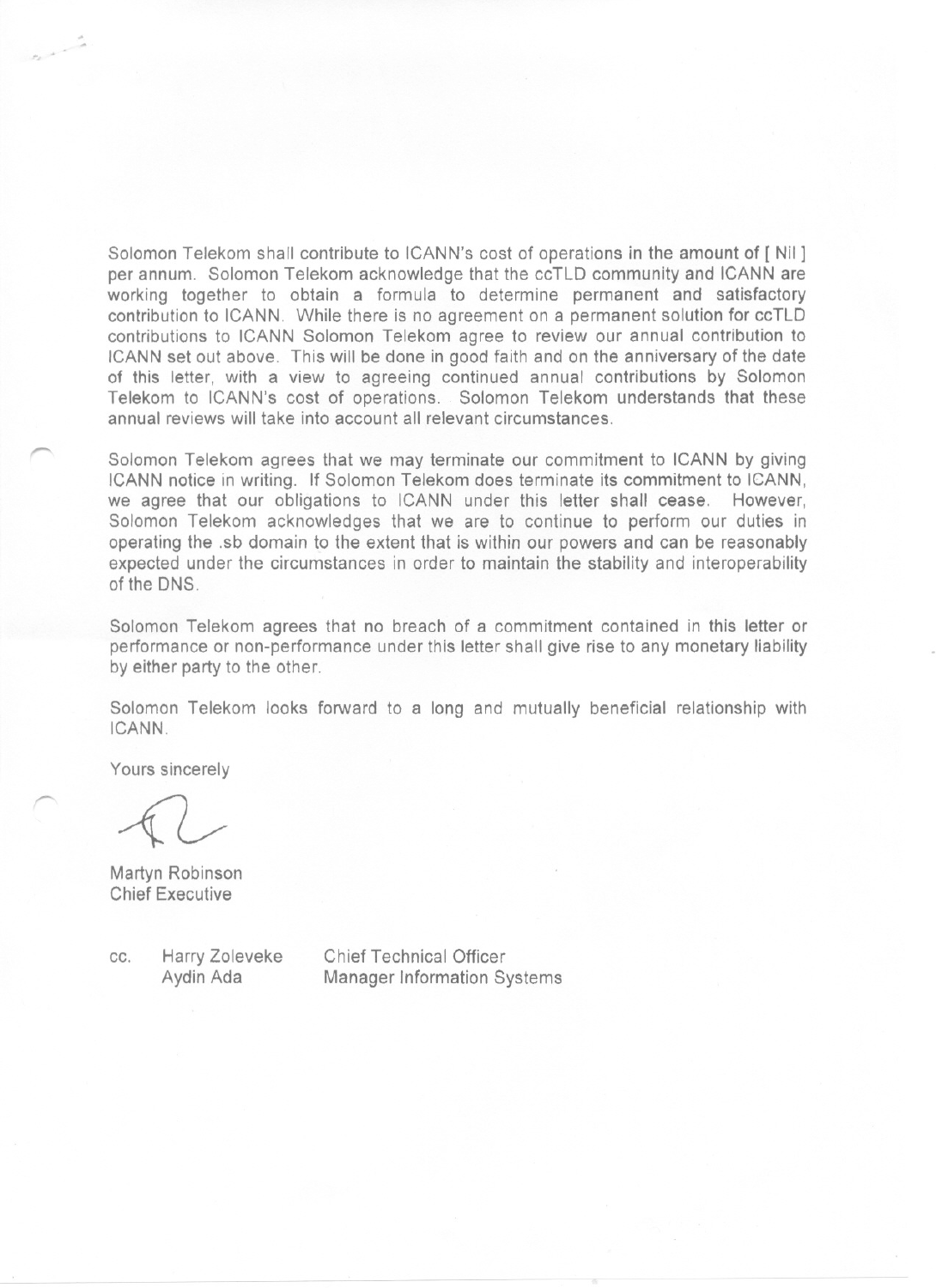

30 October 2007

Martyn Robinson **Chief Executive** Solomon Telekom Company Limited (Solomon Telekom) Telecom House, Mandana Avenue P.O. Box 148 Honiara Solomon Islands

Dear Mr. Robinson.

This letter sets out our understanding of what we have agreed to do in order to demonstrate our commitment to securing and enhancing the stability and interoperability of the Internet's Domain Name System (DNS) for our mutual benefit and for the benefit of the local and global internet community.

To this end we make the following commitments to you.

We shall use our best endeavours to:

- a) maintain a stable, secure, and authoritative publicly available database of relevant information about .sb, the Delegated country code Top Level Domain, in accordance with ICANN publicly available policies and procedures. The Authoritative Root Database shall contain information for the public authoritative name servers for .sb, contact information for .sb, the designated administrative contact(s), and the designated technical contact(s) as notified to ICANN;
- b) implement on notification by the Solomon Telekom a change to the domain name or IP address(es) of the name servers for .sb as recorded in the Authoritative-Root Data for .sb in the Authoritative-Root Database according to ICANN's publicly available policies and procedures. The initial format and technical requirements for such a change are set out in our publicly available policies and procedures;
- c) publish data maintained in the Authoritative Root Database about .sb which shall include at least the names of Solomon Telekom as the Sponsoring Organization, the administrative contact(s), the technical contact(s), and the domain names and IP addresses of the authoritative name servers for the domain;
- d) coordinate the Authoritative Root Server System so that it is operated and maintained in a stable and secure manner; and cause the Authoritative Root Server System to publish DNS resource records delegating the Top Level Domain .sb to the name servers recorded in the Authoritative Root Database and to inform the named administrative contact(s) and technical contact(s) of the published changes to the name servers for .sb.